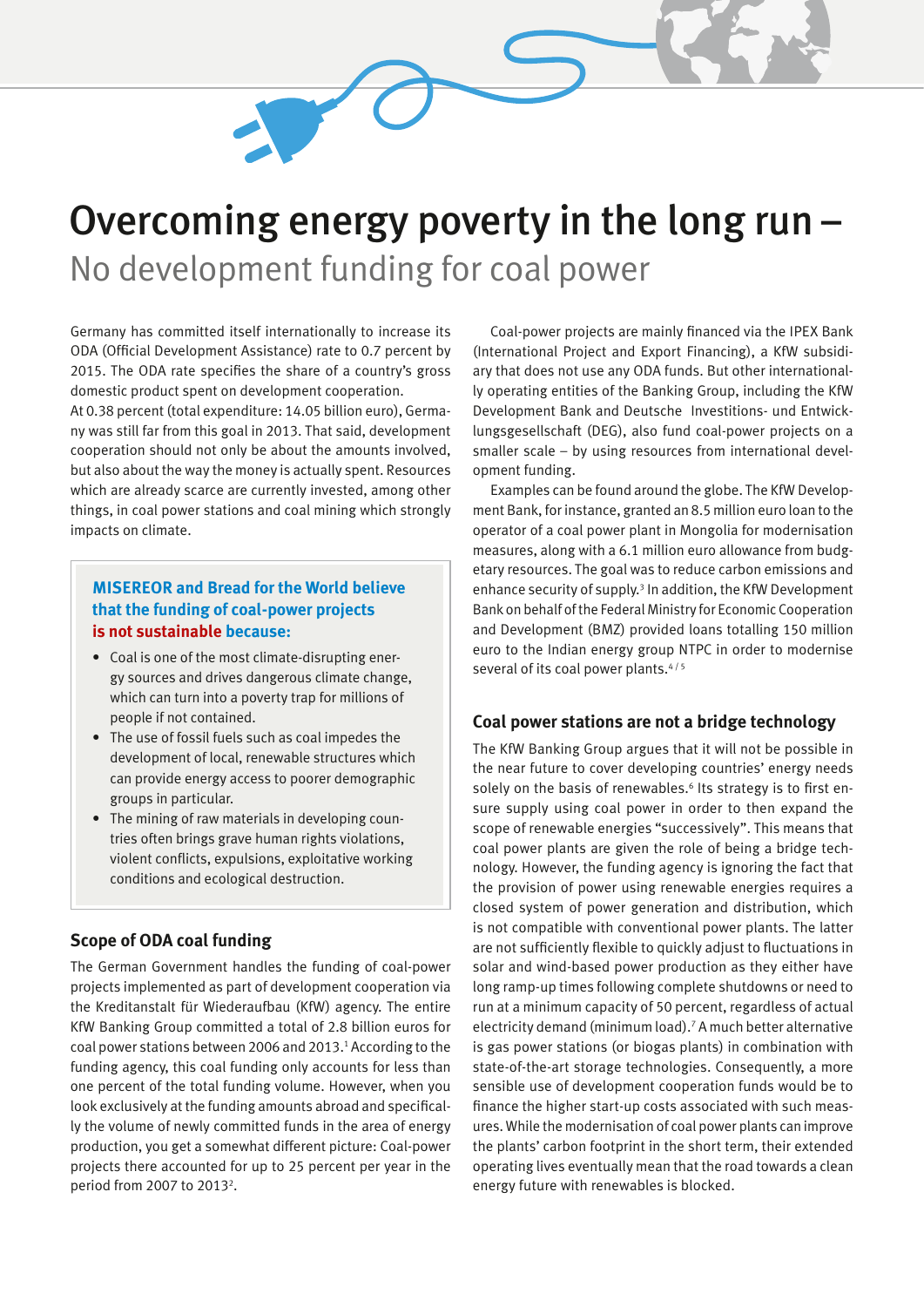

#### Figure 1: **Comparison of electricity costs in relation to grid distance in India** (Source: ActionAid 2011)

**Fighting climate change – overcoming energy poverty**

The international community has agreed to limit the increase in average global temperatures to a maximum of 2°C over pre-industrial levels. Otherwise the damage to man and the environment will no longer be controllable. All scientific studies are pointing to the fact that climate change constitutes a serious problem, especially for developing countries, and that it hampers the fight against hunger and poverty or, worse still, even exacerbates the situation. The prospects are gloomy: According to the World Bank report "Turn Down the Heat: Why a 4°C Warmer World Must be Avoided", the atmosphere threatens to heat up by more than four degrees centigrade by the end of the century, even if states comply with their committed climate protection targets.<sup>8</sup> The follow-up report "Turn Down the Heat: Climate Extremes, Regional Impacts, and the Case for Resilience" confirms that unabated climate change would become a poverty trap for millions of people.<sup>9</sup> Working Group II of the Intergovernmental Panel on Climate Change (IPCC) in its Fifth Assessment Report from March 2014 warned of an exacerbation of poverty as a result of droughts and floods in poor countries, which also increases the risk of armed conflicts over resources.10 But there is also reason for hope: Working Group III of the IPCC emphasised in its April 2014 Sub-Report on Climate Mitigation that global warming can be limited to a level below two degrees centigrade  $-$  subject to a profound revolution of the energy sector.<sup>11</sup> 57% of global greenhouse gas emissions, the main driver behind the rise in temperatures, are attributable to the use of fossil fuels. The logical consequence: The world must learn to get along without coal and other fuels that damage the environment!

The scenario could look like this: The industrialised countries must phase out the use of such fuels by the middle of the century and emerging markets and developing countries have to follow

quickly in subsequent decades. The earlier the transformation of the energy sector will be realised, the lower the costsf or climate protection. At the same time, the 1.4 billion people living without any electricity at all and the combined 2.7 billions who mainly use wood, dung or kerosine for cooking, heating and also as a light source, must be given access to modern energy forms from renewable sources that comply with relevant social and environmental standards.<sup>12</sup>

## **Coal-fired power/electricity does not reach those living in poverty**

The KfW Banking Group assumes that "coal power plants represent an important option for enhanced energy access in the longer term."13 The people mentioned before do not benefit from the construction of new, large power plants, however. According to a study conducted by Oil Change International, none of the coal power plants funded by the World Bank in the period 2008 to 2010 has led to sustainably improved energy access for the local poor.<sup>14</sup> The highest number of people without electricity can be found in Asia (approx. 615 million) and Sub-Saharan Africa (600 million), with the majority of them (80 to 85%) living in rural areas.<sup>15</sup> To them, it is probably more or less irrelevant

Figure 2: **Ratio between number of thermal power plants and proportion of households with access to electricity in India** (Source: ActionAid 2011)

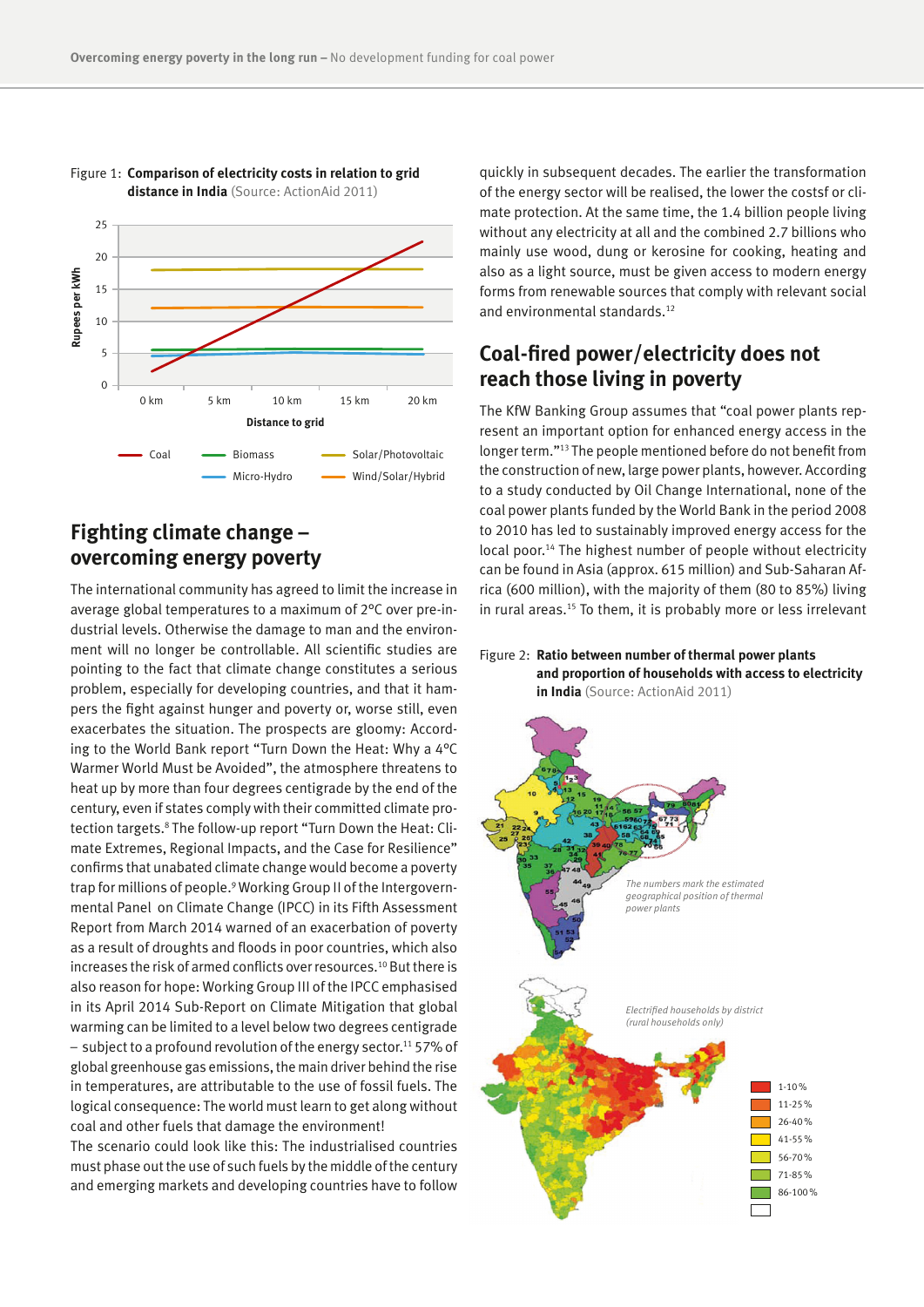

*Reservoir of a small hydroelectric power station in Andhra Pradesh, India*

whether electricity is generated from coal or other centralised production facilities, such as nuclear power plants or reservoir dams – after all, the energy produced does not even make it to the most distant corners due to the simple lack of power lines. This is so because many governments have neglected infrastructure for decades. Providing these regions with electricity generated from coal would therefore be subject to large-scale network expansion. Even if the governments concerned had the necessary political will to support such a move, however, it would not be economically viable in many cases, particularly given the alternatives available (Figure 1). Starting from a distance of just 17 kilometers from the grid, photovoltaic power supply is more economically sound, as prices for PV modules have significantly dropped again since 2011 (the year the calculation was made).16 It is particularly paradoxical that many people do not have access to energy in the very places where electricity is produced by gas or coal powerplants.17 Figure 2 illustrates this with India as an example. In percentage terms, the regions with the highest number of coal power plants show the smallest number of people with a power connection.

Bobby Peek from the Non-Governmental Organisation "groundWork" sees very similar problems in South Africa: "Coal accounts for 90 percent of the electricity produced in South Africa. That said, four million households cook without electricity, and two million use paraffin. […] We found out that the lowcost power generated from coal covers the needs of the big conglomerates, but not those of the small village communities and households."<sup>18</sup>

#### **Human rights and mega energy projects**

What is more, coal mining often goes hand in hand with the expulsion or forced displacement of the local population, without





consultation – something which they are actually entitled to. In some cases, those affected by such displacements wait in vain for years for compensation. All of this leads to the following conclusion: A decentralised, sustainable energy supply is the only way for all people, especially those living in rural areas, to benefit. Developing countries with an already large carbon footprint must be supported in this transformation. And the poorest countries, which have a minor influence on climate change, should embark on a development path that is based on sustainable, renewable energy sources and geared to the needs of the poorest.

## **Being connected to the grid does not mean you actually have electricity**

There are villages which are connected to a coal power grid and as such are registered as "electrified", even though this does not mean that the locals actually have access to electricity. The problem became known as "the last mile paradox". The reasons are manifold: In many cases, people need to cover the connection fees themselves, which is only affordable for a tiny minority. Many people also do not have the necessary documents and forms. This also applies to urban slum inhabitants. These people consequently need to get along without electricity even though the power grid is close by. To make things worse, providing energy in either rural areas or urban slums is not a profitable business for energy suppliers as they have to bear high infrastructure costs while poor people normally use little electricity and hence do not generate major revenue. According to estimates from the year 2006, the maintenance and further development of existing power grids would cost more than 3.7 trillion dollars in emerging markets and developing countries alone.<sup>19</sup> As a result, power poles and power lines are falling into disrepair over time or are even stolen because of high copper prices.